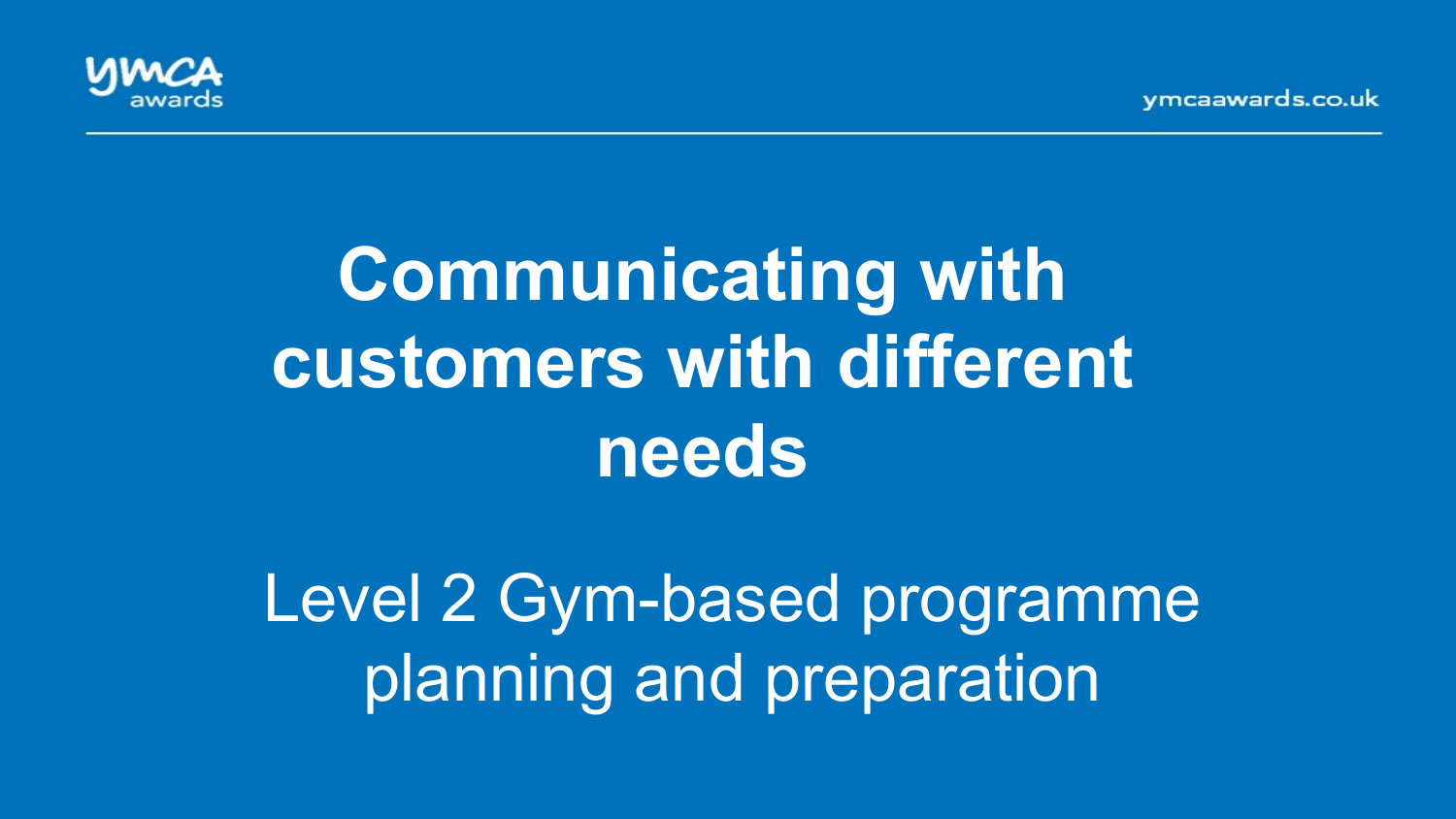

#### Learning outcomes

By the end of this session you will be able to:

- $-$  Identify the most appropriate ways of communicating with customers to meet their needs considering background, culture and experience
- $-$  Explain how non-verbal communication affects the behaviour of the customer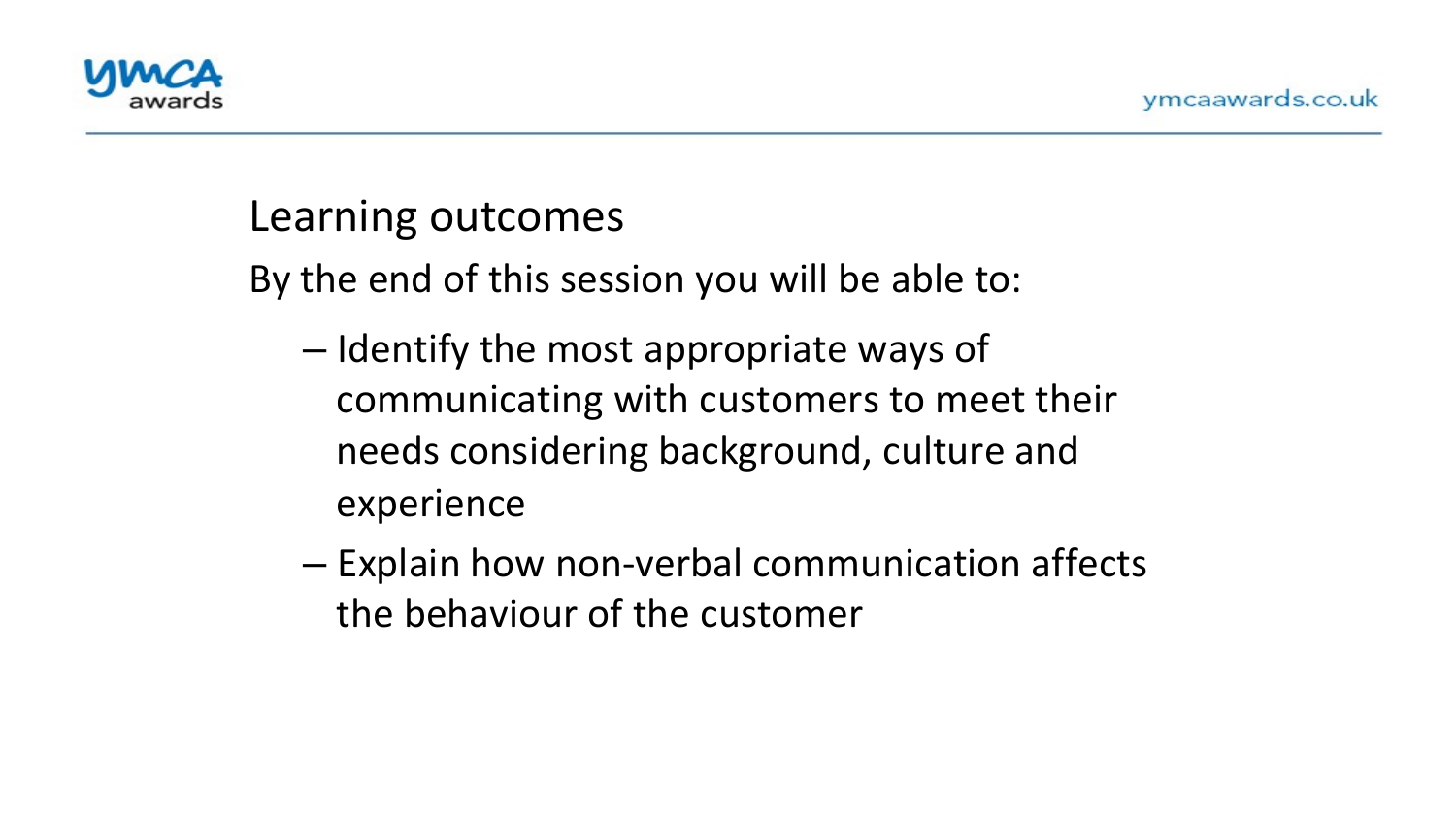

#### Every client will be different

Effective communication will involve adapting your communication style, attitude and response to suit a client's specific needs

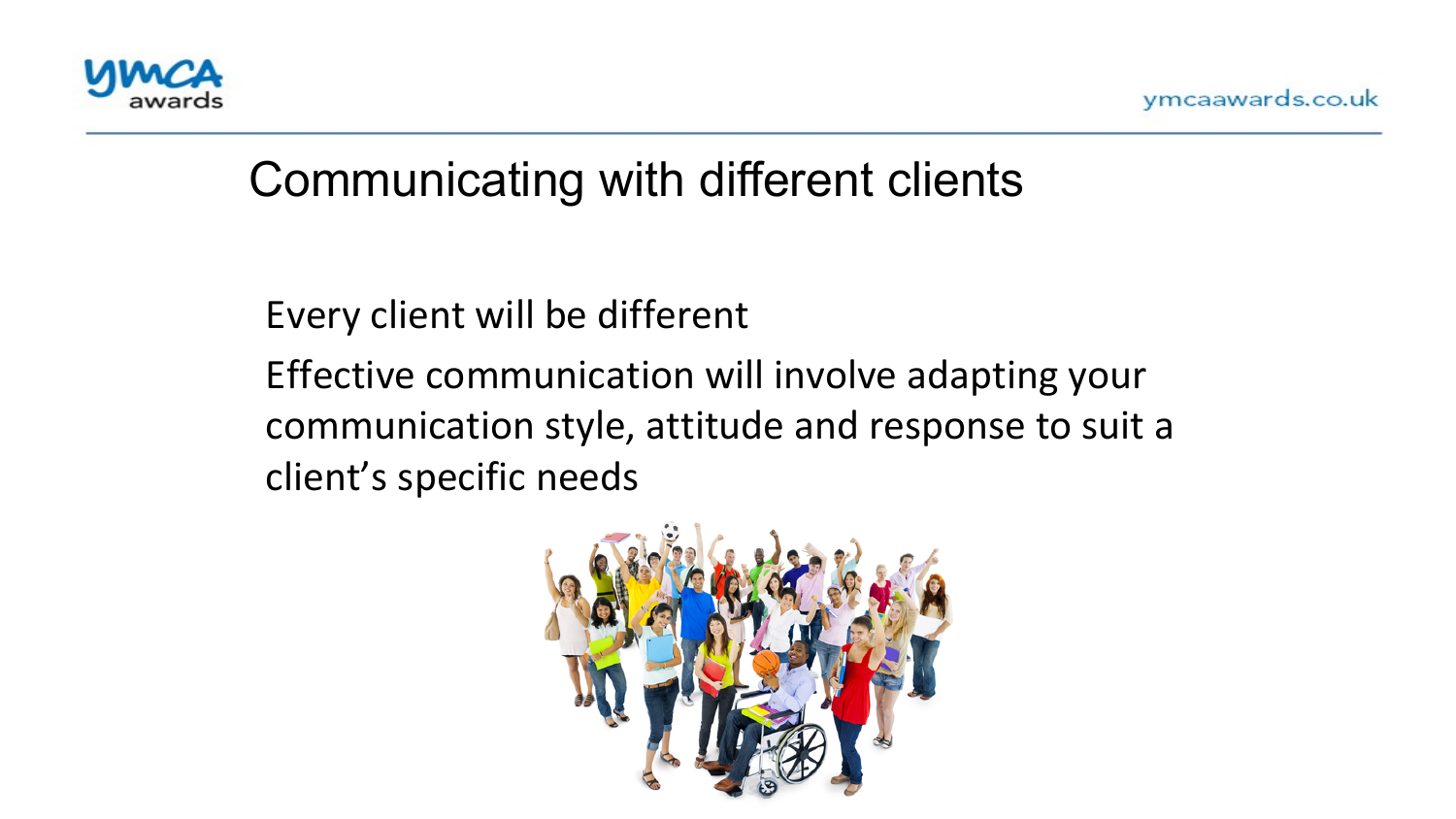

The skills needed for adapting communication effectively for different client's, include:

- Professionalism
- Adherence to the organisation's code of conduct (specific greetings/procedures)
- Good manners
- Appropriate language
- Friendly attitude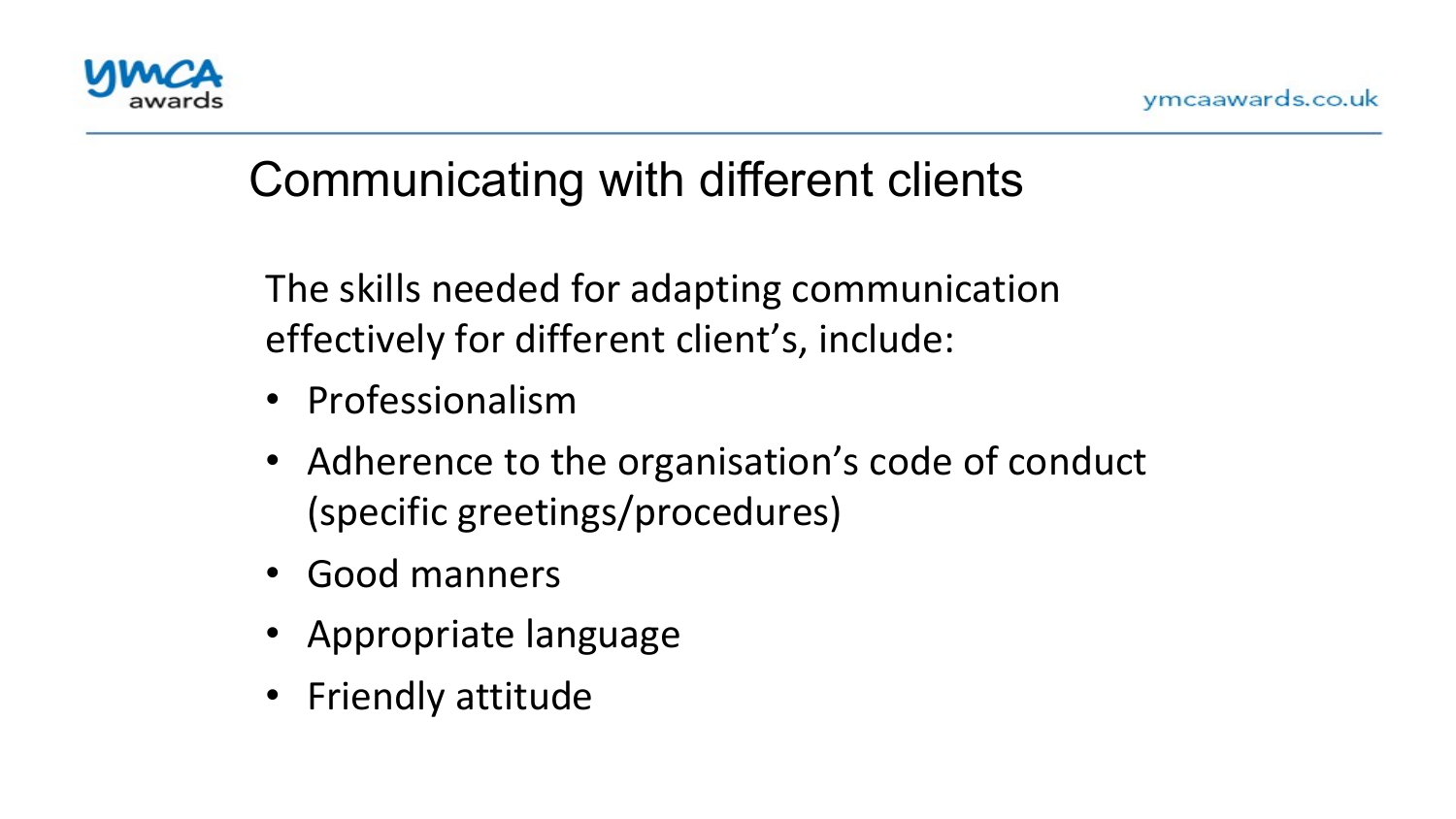

An instructor's communication may need to be adapted with different types of customers, including:

- Children
- Young people
- Adults
- Older people
- People with disabilities
- People with English as a second language